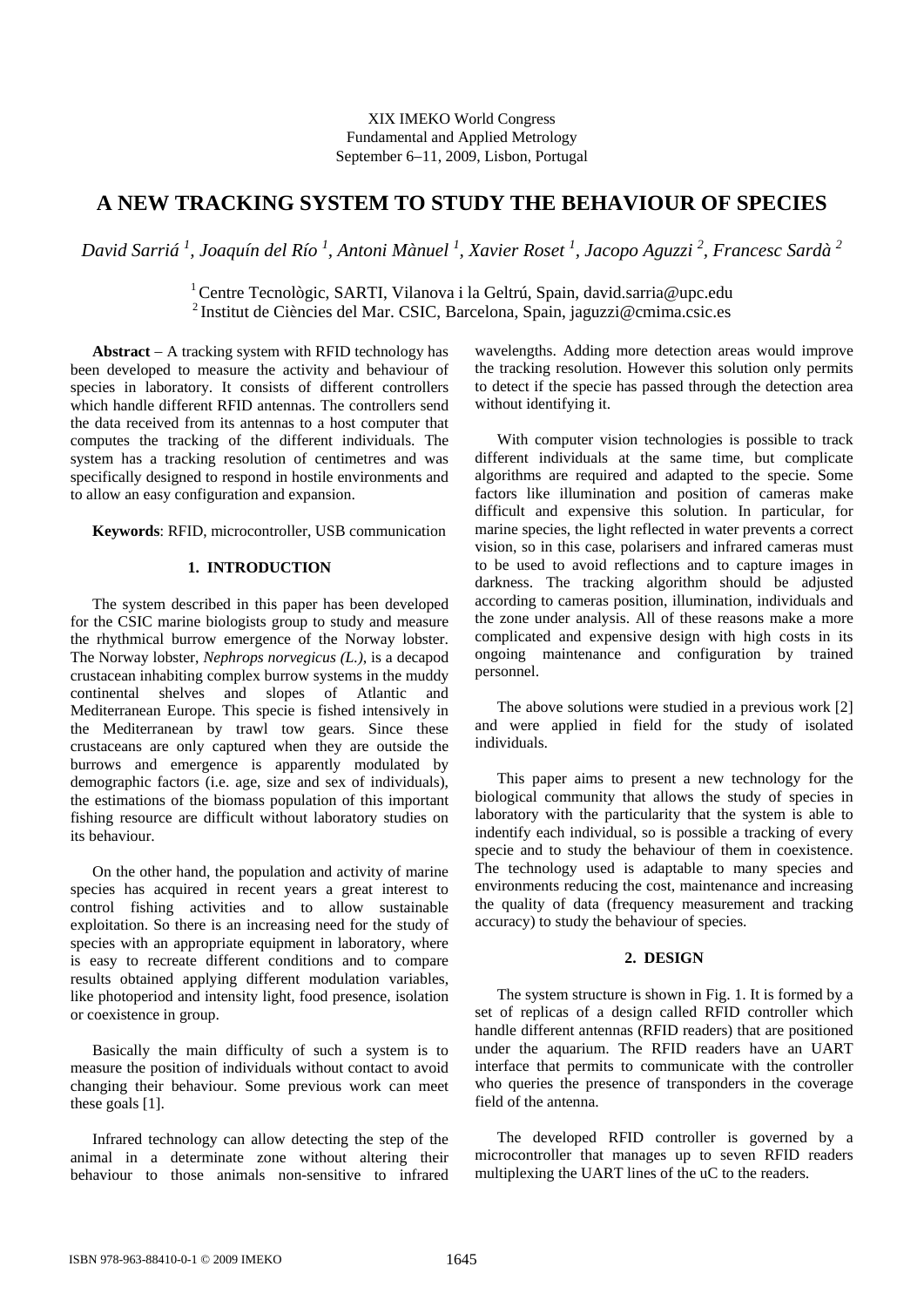

Fig. 1 Tracking system structure

The controller sweeps all the readers in sequence in order to know the status of readers and the presence of tags in all of them. The microcontroller has a time routine to connect to the next reader if the current does not respond. This routine permits to continue the normal operation of the controller without blocking, if the reader fails is discarded automatically and also if it is disconnected. If a new reader is connected to one of the free ports, the microcontroller recognizes the situation and deal with it.

All the data received from the readers is stored in the microcontroller memory. When the sweep end (data acquisition of all readers) all the data is sent to the computer using the USB interface, the process is repeated scanning again the readers until the computer notifies to stop this task.

All controllers work in parallel, so with six of them we can control up to 42 readers or antennas (Fig. 1). The reason to design a small controller (able to control few antennas) is to built a system with a distributed topology, this improves the flexibility of assembly and permits to expand the system easily, also if a module is damaged due to the environmental conditions of the system (presence of water) is more easier to repair and the cost is lower than a complete system.

We have developed a second system that contains USB hubs and a DC power supply. This system is responsible to supply power to all antennas; this is because each antenna needs about 150mA at 5V when a transponder (tag) is read. If all antennas of the same controller detect a transponder, the consumption of the USB specification will exceed [3]. So the antennas aren't fed with the USB power lines but from an external power supply (Fig. 1). For this reason the cable that connects the controller to the power and communication controller is a special cable (Ethernet cable) with the USB lines and the external power line.

Several USB hubs are inside the power and communication controller. These hubs are powered with the DC power supply and interconnected in cascade. Only one port is needed to be connected to the central computer to control the system (controllers and readers), regardless of how many readers are connected. The system is easily expandable by connecting new RFID controllers to the USB hubs, the maximum number of devices is determined by the USB specification (127 devices per port), for this design it means up to 889 antennas.

On the other hand every individual carries a small passive transponder (no battery, 2.5cm diameter) which is powered by the field induced by the readers. Each transponder transmits its UID when the reader requests it. The position of every individual is directly extracted from the location of the reader which is known in the assembly.



Fig. 2 Assembled tracking system in the aquarium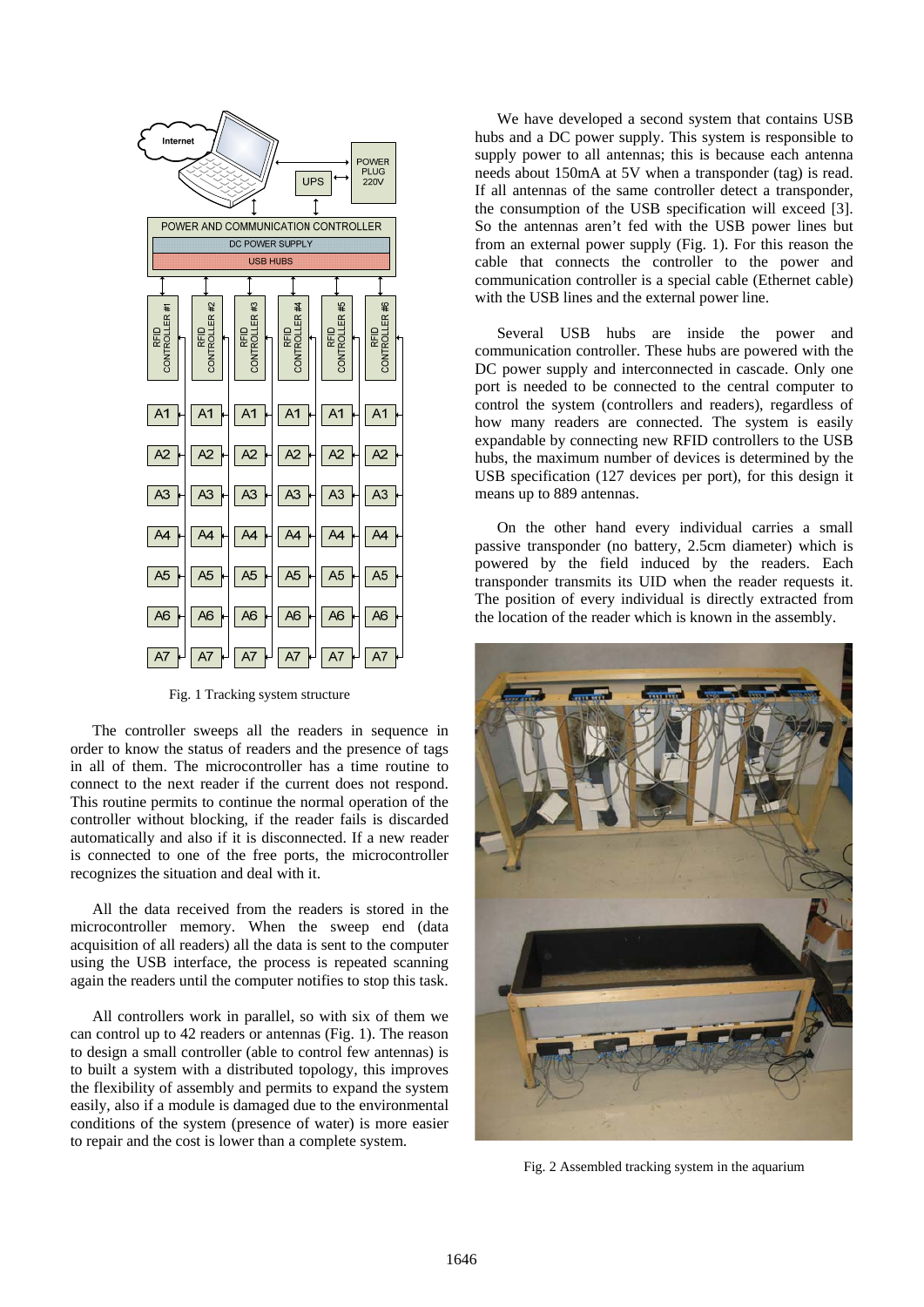All this implementation was assembled in an aquarium of 150x70cm. In this scenario, to track the movement of several lobsters, the readers are positioned in strategic zones below the aquarium (Fig. 2).

Finally a LabVIEW application controls the system, collect the data from readers and perform the tracking of species. The application stores in files the position of every specie when the antenna detects its transpoder. A previous calibration was required to measure the exact position of the antennas in the aquarium (x/y coordinates) to present also the displacement in real words of the specie.

 A remote server application permits to control and to visualize the experiments and the tracking through Internet and by ftp server the experiments can be downloaded without stopping the current experiment, accelerating the study of data; every experiment can last several weeks.

## **3. TECHNICAL RESULTS**

As it is known, RF signals have a great attenuation under water. A comparative study was needed to ascertain the level of coverage through different readers: 125 kHz to 13.56 MHz and different types and sizes of transponders.

At the end, although at a 125 kHz we got very good results of coverage; we decided to choose a reader with an operating frequency of 13.56 MHz to improve the resolution and accuracy of localization (the antenna and tag size decreases if frequency increases) and because the distance transponder-antenna meet our specifications (below 4cm). So this technology is able to work in water but only with species that walk above the floor, if the distance transponder antenna was great, we would have to increase the size of the transponder to maintain this operating frequency.

 We made several tests and with a round transponder of 2.5cm diameter we cover our specification minimum criteria of 4cm (Table 1).

Table 1. Coverage distance Vs. different transponders

| Diameter             | Heigh  | Frequency | Weight | Distance |
|----------------------|--------|-----------|--------|----------|
| $\lceil$ cm $\rceil$ | [cm]   | [MHz]     | [g]    | [cm]     |
| 3.45                 | 0.6828 | 13.56     | 3.578  |          |
|                      | 0.076  | 13.56     | 0.646  |          |
| 2.5                  | 0.1    | 13.56     | 0.762  | 5.5      |
|                      | 0.11   | 13.56     | 0.516  | 4.5      |
|                      | 0.335  | 13.56     | 0.604  |          |

#### **4. BIOLOGICAL RESULTS**

For the moment three experiments have been done up to the present and processed data is being analyzed by biologists. These investigators are finding enlightening results on the emergence activity rhythms of the Norway lobster for their research. Some results of the preliminary trials are presented in Figure 3, these graphs shown the tracking and displacement of three lobsters in an experiment of seven days.





Fig. 3 Displacement Vs. Time and tracking

With the results presented is clear that more days are needed to study if exists an activity pattern, although a similar locomotor activity is detected between two lobsters (lobster two and three), these lobsters lived close in the aquarium during the experiment. On the other hand lobsters decrease their locomotor activity at the second-third day of experiment (adaptability in the new habitat).

Now biologists are studying more data such time of activity, activity differences between males and females, isolation and coexistence in group and so on. In next experiments some environmental variables will be applied to determinate their influence on the modulation of this specie.

## **5. CONCLUSIONS**

A tracking system with RFID technology has been developed. This system has a tracking resolution of centimetres, its design has a distributed topology and offers a great flexibility and it is easily expandable; only is needed to connect to the USB ports the controllers and antennas necessary. Programming the computer BIOS to reboot in case of power failure may be interesting and appropriate as well as use an uninterruptible power supply to give stability to this type of system that works autonomously for several weeks.

It is important to indicate that the system is not closed to study particular specie but also all kind of species that move along the ground. This design solves and offers an expandable and flexible system with a nonexistent technology in the market.